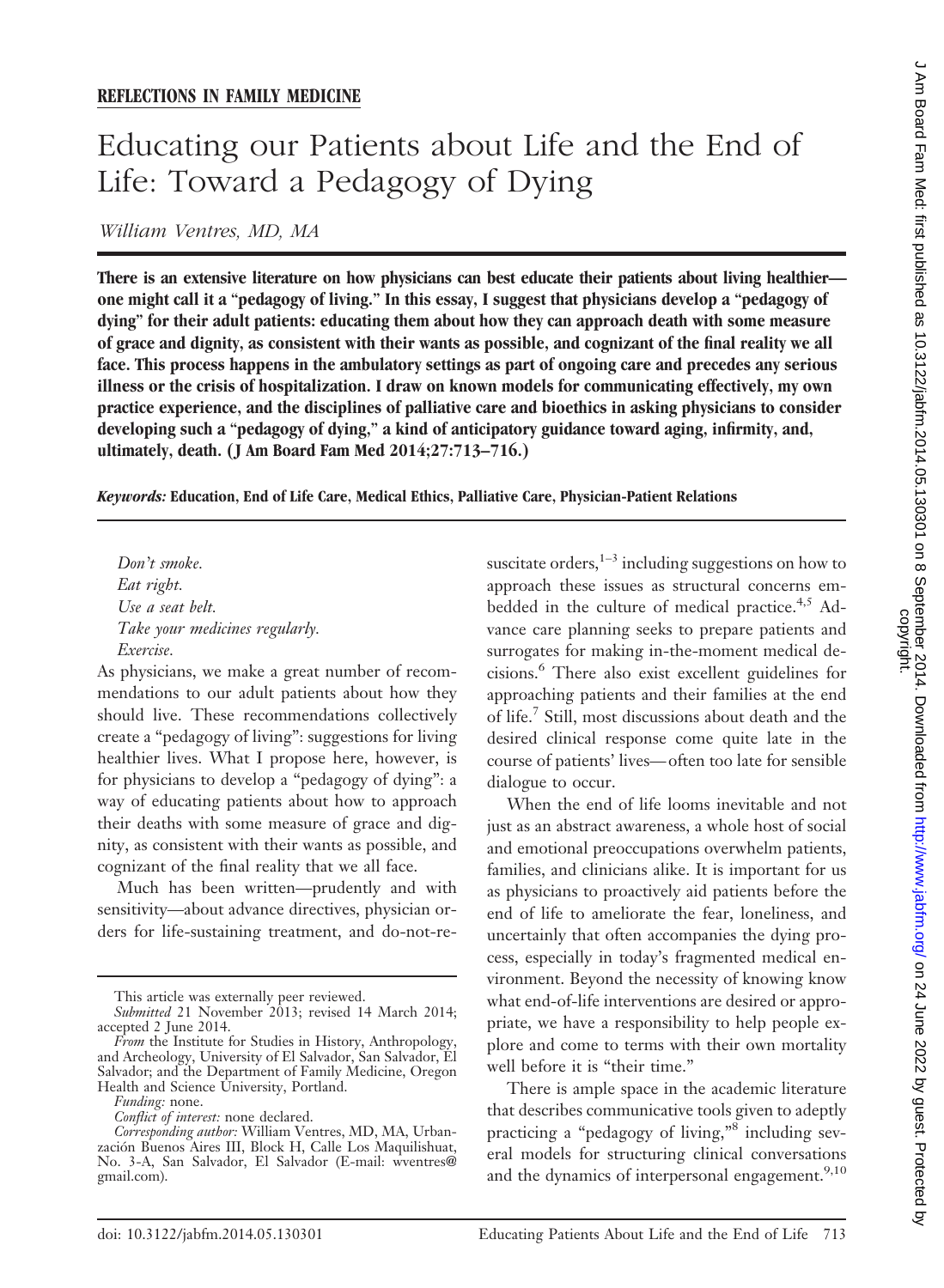Motivational interviewing encourages the use of a stages of change model (identifying and helping along movement from precontemplation to contemplation to action and maintenance, understanding that relapse is often part of the process) that enlists patients in making behavioral change.<sup>11</sup> Social constructivist theory submits that the "proof" of such behavioral change is in the "pudding" of the doctor– patient relationship.<sup>12</sup> Evidence-based medicine suggests that educating patients about observed risks and benefits will help them become better decision makers.13 In addition, the idea that physicians use persuasion as a therapeutic tool to move patients toward healthier behaviors has been around for some time now.14,15

I suggest that we look beyond written declarations and advance care planning, borrow from these communicative tools, and create parallel models for a "pedagogy of dying." In context of our one-onone, relationship-centered work with our patients and their families, this would look a lot like coaching16: short, specific, goal-oriented discussions that assess where patients physically are in their lives, where they figuratively want to be when death comes nearer, and how to prepare for that eventuality. It would involve a clinical imagination on the physician's part, perhaps seeking known triggers the death of a loved one, a colleague, or even a well-known personality, for example—to introduce the topic. It would engage a shared consciousness to know how to both approach and move away from the issue with sensitivity, letting patients do the work of further reflection on their own time.

To practice a "pedagogy of dying" with some semblance of skill, physicians would be well advised to consider a series of questions, which, along with organizing themes and associated tasks, are summarized in Table 1. First, what underlying assumptions about life and death do we bring to our encounters with patients? Thinking of death as a natural process is antithetical to the common cultural view of biomedicine, inculcated early on in medical education and training, that losing a patient is a professional, and perhaps even a personal, failure. Second, in obvious juxtaposition, what underlying assumptions about death do our patients have? How do they want to lead their lives before that event? Third, how do we best engage patients in jointly considering the topic? Given that every physician and every patient brings to the clinical encounter his or her own background and personality, it is likely that no one programmatic strategy will fit all situations when bringing up death as an integral part of life. Consciously developing a repertoire of approaches, each one flexible and responsive to patient needs in its own right, capable of unfolding in the moment or touched on again at some later time, seems prudent and wise.

Fourth, when is it time to talk about death? When is it time to listen? Undeniably, we face pressures of time, money, and other competing "desktop" interests in our work. Still, these pressures must not drive us simply to perform our roles as technical experts and neglect others we consider therapeutic witnesses who listen to stories to understand patients in context of their particular life situations and share the work of medical decision making.<sup>17</sup> With regard to understanding individuals' perspectives on dying, much is to be gained by opening our ears, as well as our hearts, to the narratives—the individual histories, the secret fears, the successes and failures— of those in our care. Fifth, how can we move individually and collectively, with our patients, toward conceptualizing

| Theme         | Task                                                                     | <b>Ouestions to Consider</b>                                                                                                                    |
|---------------|--------------------------------------------------------------------------|-------------------------------------------------------------------------------------------------------------------------------------------------|
| Awareness     | Acknowledge personal and cultural<br>perspectives.                       | What underlying assumptions about life and death do we bring to<br>our encounters with patients?                                                |
| Recognition   | Understand patient and family<br>perspectives.                           | What underlying assumptions about death do our patients and<br>their families bring? How do they want to lead their lives<br>before that event? |
| Engagement    | Develop a repertoire of<br>communicative approaches.                     | How is it that we best engage patients in jointly considering the<br>topic?                                                                     |
| Synchronicity | Practice "sharing" the topic with<br>patients at appropriate<br>moments. | When is it time to talk about death? When is it time to listen?                                                                                 |
| Equilibrium   | Seek balance by recognizing<br>reality and uncovering hope.              | How can we, along with our patients, move toward<br>conceptualizing death as a normal process in a full life?                                   |

**Table 1. Developing a "Pedagogy of Dying": Key Points for Reflection**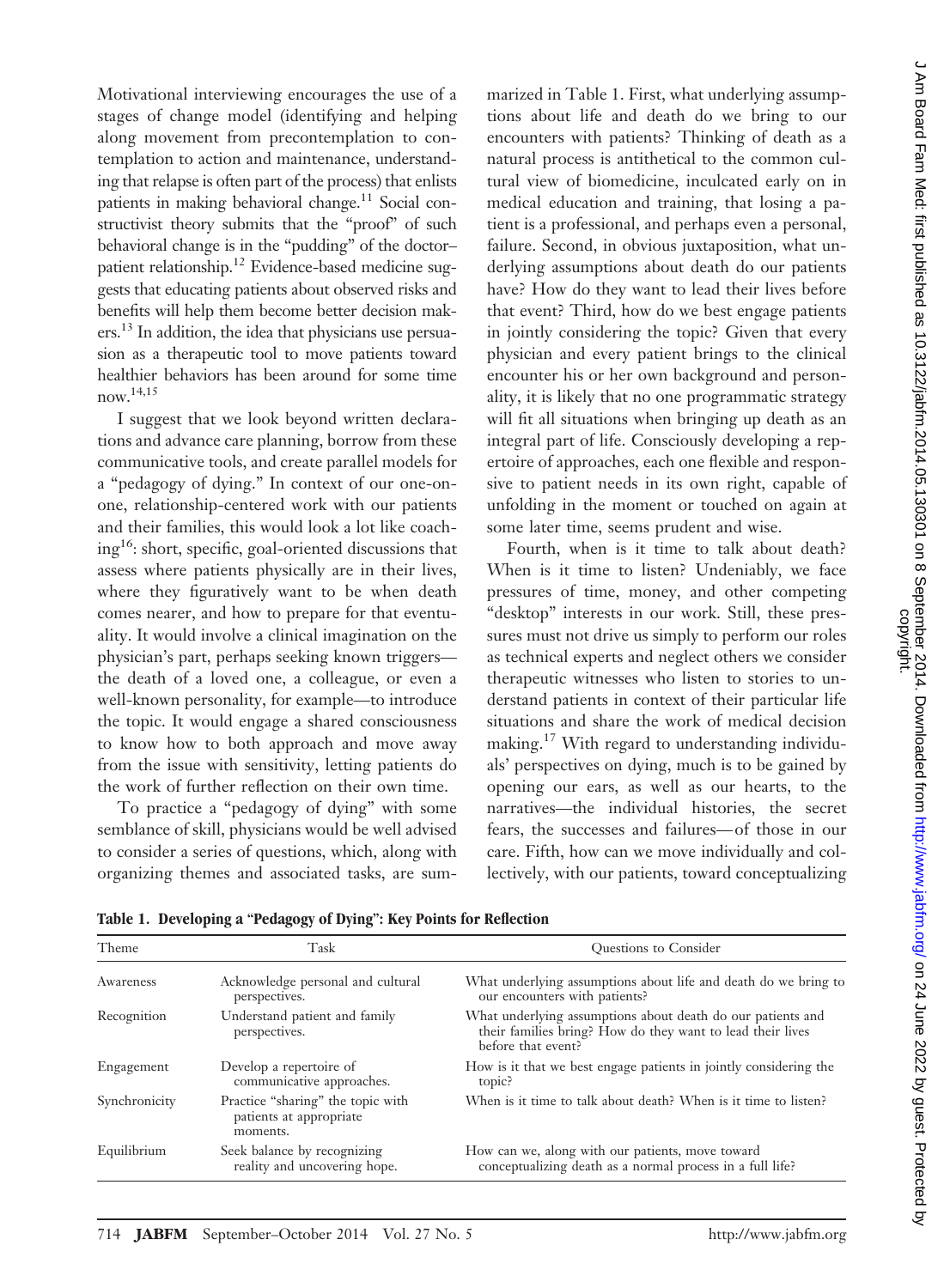death as a normal process in a full life? Life is at once both a recognition of reality and an uncovering of hope; seeking for and finding a balance between the two are important undertakings at whatever arc in its cycle.

Over the years in my own community-based family practice I have been mostly successful attending to such a "pedagogy of dying": helping people in the recognition that we as human beings are of a nature to die and that self-reflection in the context of one's mortality is neither irrelevant nor absurd. With patients in whom I appreciate some ability to seek meaning in both life and death (and not all patients seem to fit this bill), I use coaching skills and borrow from the various models of communication as necessary and helpful. The biopsychosocial approach, combined with a "probe and pause" style, is my conceptual companion as I explore what death represents from my patients' perspectives. The power of my healing relationships with patients is a key component in these interactions: my intent is to convey to them the expectation that, in health and in sickness, my colleagues and I will be there as we are able. Most important, I try to listen deeply and with sincerity, knowing that each one of my patients inevitably thinks and acts differently than I do.

There are times I have failed in my efforts to address what—along with taxes—is a certainty we all must face. I fall short with some patients, not primarily because they are resistant, in denial, or just not ready, although plenty of patients and families fit these criteria. I fall short because I do not hear them. Even as a relatively reflective medical practitioner, I still see and attend to different realities and perceived needs than do my patients, and I am on occasion not able to acknowledge these differences. Fortunately, I am apparently in good company, for it seems physicians commonly do poorly in making this kind of distinction.<sup>18</sup> The vast majority of my shortcomings in this regard have not been irreparable. Given a foundation of trust, respect, and even perhaps faith, $19$  it is not always what one does that is most important when awkward communications occur. It is what one does next: honest disclosure and recognition of personal limitations play important roles when discussing sensitive topics in medical practice. My discussions with patients are part of a healing process that occurs over time. As patients' positions in

the contour of their lives change, so too does their willingness to touch on issues once best left alone.

The disciplines of palliative medicine and biomedical ethics have embraced the acknowledgment and practice of sensitive care in end-of-life situations.20 Their use of multidisciplinary teams to bear witness to and accompany patients and their families through the dying process (as well as to assist in resolving conflicts in management plans at the end of life) has proved extremely valuable. Yet a "pedagogy of dying" precedes both the onset of severe illness and the crisis of hospitalization. It happens in clinic settings, bit by bit, fit into in visits short or long, simple or complex, addressed as part of ongoing care. It happens as a natural part of the give and take of clinical interactions, subtly yet consciously. It is a discovery by practitioners and patients alike that, for most, human mortality is a normal life event to be prepared for expectantly and attentively, with thoughtfulness and care.

When at my best, what I hope I provide, and suggest other clinicians consider providing, is a kind of anticipatory guidance toward aging, infirmity, and ultimately death. By offering that guidance, we as medical professionals can appreciate and nurture the richness of our shared presence with patients. We can help our patients live their lives, at whatever stage, a bit more free from emotional angst and suffering than they might otherwise live them. At the same time we realize these therapeutic aspirations, through a "pedagogy of dying" we can begin to move the culture of medicine toward a more humane and dignified appreciation of death as part and parcel of a full life, well lived.

The author thanks Michael Fetters, MD, MPH, MA, for his thoughtful comments on this article.

## **References**

- 1. Tulsky JA. Beyond advance directives: importance of communication skills at the end of life. JAMA 2005; 294:359 – 65.
- 2. Bomba PA, Kemp M, Black JS. POLST: an improvement over traditional advance directives. Cleve Clin J Med 2012;79:457-64.
- 3. Lamas D, Rosenbaum L. Freedom from the tyranny of choice—teaching the end of life conversation. N Engl J Med 2012;366:1655–7.
- 4. Lynn J, Forlini JH. "Serious and complex illness" in quality improvement and policy reform for end-oflife care. J Gen Intern Med 2001;16:315–9.